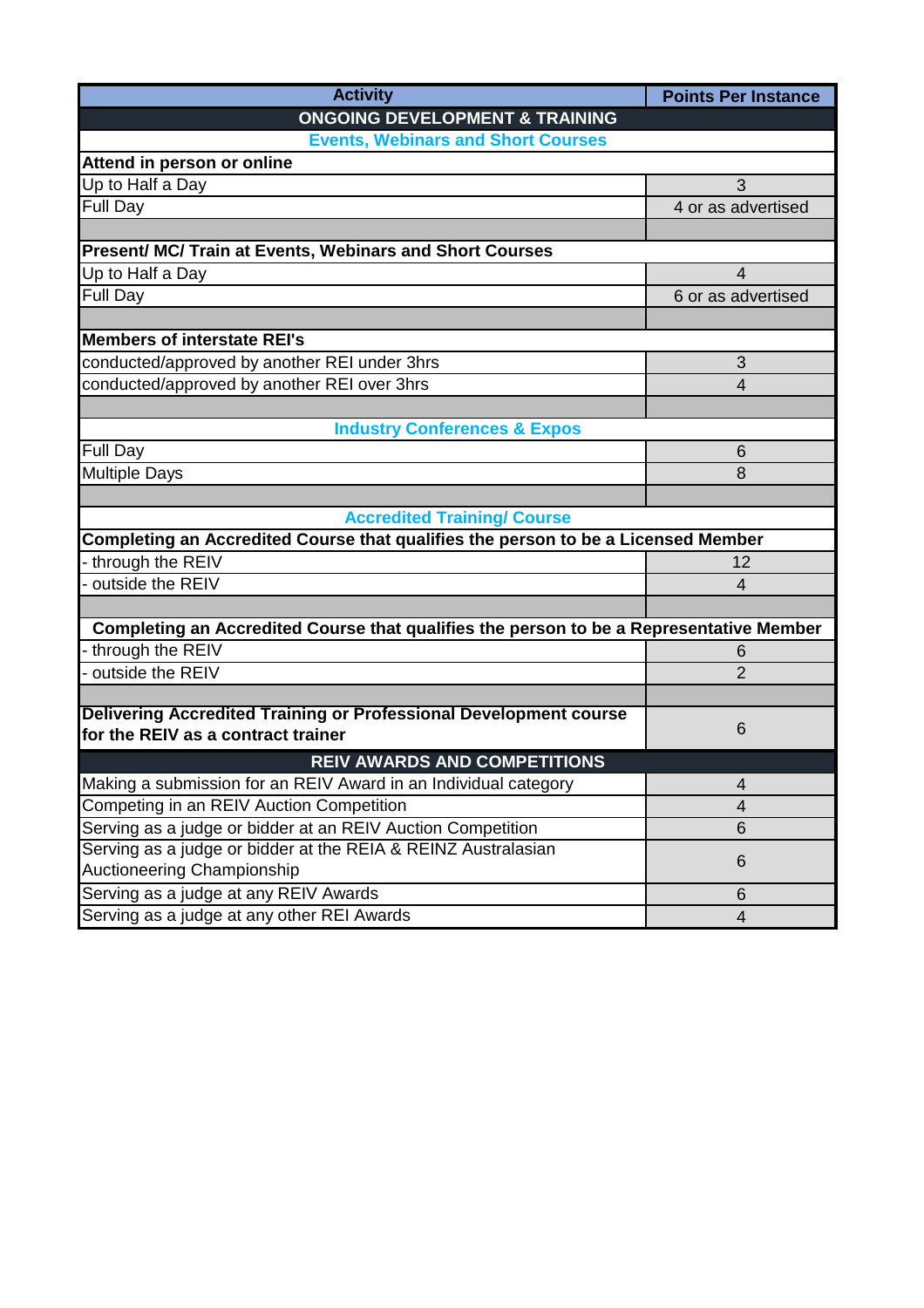| <b>CONTRIBUTING TO THE INSTITUTE AND THE PROPERTY SECTOR</b>               |                |  |
|----------------------------------------------------------------------------|----------------|--|
| <b>REIV Board &amp; Committees</b>                                         |                |  |
| Service as an REIV Board Director (no additional points for representation |                |  |
| on Board appointed committees)                                             | 8              |  |
|                                                                            |                |  |
| <b>REIV Chapter and Division Committees</b>                                |                |  |
| Service on a Board appointed Committee including REIV Divisions or         |                |  |
| Chapter Committees (Committee Chair is eligible for an additional 2        | 6              |  |
| points)                                                                    |                |  |
| Chair of and REIV committee                                                | $\overline{2}$ |  |
| <b>Members Council Delegate</b>                                            | $\overline{2}$ |  |
| Appointed by the Board to the list of Members who may be invited to serve  |                |  |
| on the Disciplinary Committee and adequate participation in committee      | $\overline{2}$ |  |
| development sessions                                                       |                |  |
|                                                                            |                |  |
| <b>Sharing your expertise and experience</b>                               |                |  |
| Acting as a Mentor for a specific purpose (such as Auctioneering) with     |                |  |
| prior notification to and approval of the REIV                             | 3              |  |
| Have an article published in the REIV EA magazine                          | $\overline{4}$ |  |
| Participating in REIV surveys                                              | $\overline{2}$ |  |
|                                                                            |                |  |
| Contributing at the request of REIV to consult on Policy matters (excludes | $\overline{4}$ |  |
| as part of Chapter, Division and Board Committee participation)            |                |  |
| Undertaking Mediations or Arbitrations for Member Disputes referred to     |                |  |
| the REIV in accordance with the By Laws                                    | $\overline{2}$ |  |
| Providing media commentary at the request of the REIV (excludes REIV       |                |  |
| Directors)                                                                 | $\overline{2}$ |  |
| Serving on an external Committee or other forum at the request of the      |                |  |
| REIV and as a representative of the REIV (eg EAC, REV, REISuper, or        | $\overline{2}$ |  |
| government body.                                                           |                |  |
| <b>RUNNING COMPLIANT BUSINESSES</b>                                        |                |  |
| <b>REIV ethical behaviour module - MANDATORY</b>                           |                |  |
| Must be successfully completed annually                                    | $\overline{4}$ |  |
|                                                                            |                |  |
| <b>Membership of the REIV</b>                                              |                |  |
| Accessing the REIV Information Service                                     | $\overline{2}$ |  |
|                                                                            |                |  |
| <b>Compliant Documentation</b>                                             |                |  |
| Office accessing REIV Forms & Authorities                                  | $\overline{2}$ |  |
| Office has a VicForms Subscription                                         | $\overline{4}$ |  |
|                                                                            |                |  |
| <b>Choose a Member Profile</b>                                             |                |  |
| <b>Updated Individual Profile</b>                                          | $\overline{2}$ |  |